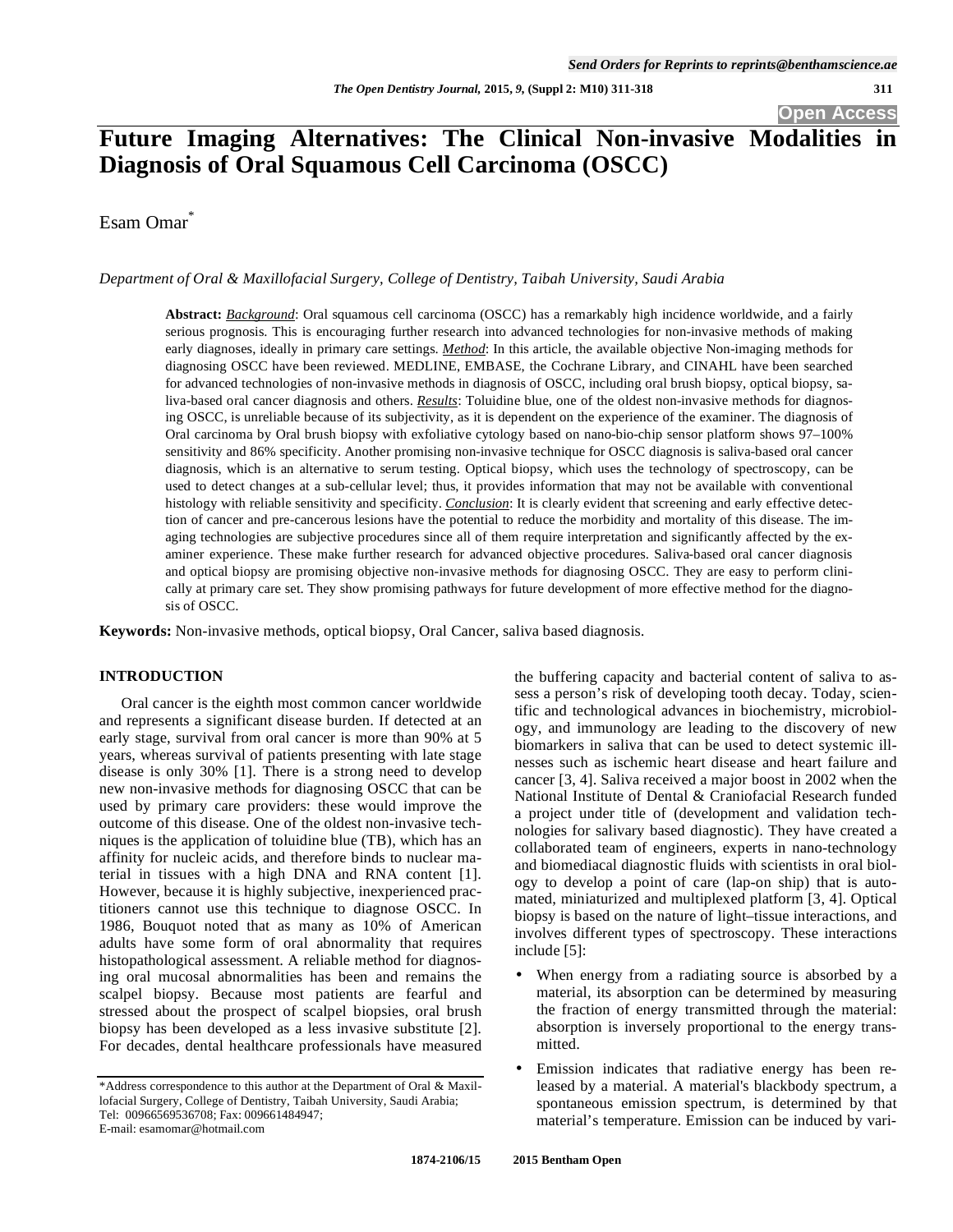ous sources of energy, including flames, sparks, or electromagnetic radiation in the case of fluorescence.

- Elastic scattering and reflection spectroscopy determine how incident radiation is reflected or scattered by a material. Crystallography employs the scattering of highenergy radiation, such as X-rays and electrons, to examine the arrangement of atoms in proteins and solid crystals.
- Impedance spectroscopy studies the ability of a medium to impede or slow the transmission of energy. For optical applications, this is characterized by the index of refraction.
- Inelastic scattering phenomena involve an exchange of energy between the radiation and the matter that shifts the wavelength of the scattered radiation. These phenomena include Raman and Compton scattering.
- Coherent or resonance spectroscopy involves techniques in which radiating energy couples two quantum states of a material in a coherent interaction that is sustained by the radiating field. Because the coherence can be disrupted by other interactions, such as particle collisions and energy transfer, high intensity radiation is often required to sustain it. Nuclear magnetic resonance (NMR) spectroscopy is a widely used resonance method. Ultrafast laser methods are also now possible in the infrared and visible spectral regions. Many different technologies for optical biopsy have been developed according to the nature of light-tissue interactions. The most common non-invasive methods for diagnosing OSCC are summarized in Table **1**.

# **Table 1. Summary of the most common non-invasive methods for diagnosing oral squamous cell carcinoma.**

| Toluidine blue                                                       |
|----------------------------------------------------------------------|
| Oral brush biopsy                                                    |
| Saliva-Based Oral Cancer Diagnosis<br>٠                              |
| Light-based detection systems:                                       |
| - Chemiluminescence (ViziLite Plus; Microlux/DL, Oras-<br>coptic-DK) |
| - Tissue fluorescence imaging (VELscope)                             |
| <b>Optical Biopsy:</b>                                               |
| - Tissue fluorescence spectroscopy                                   |
| - Raman spectroscopy                                                 |
| - Elastic scattering Spectroscopy                                    |
| - Differential path-length spectroscopy                              |
| - Nuclear magnetic resonance spectroscopy                            |
| - Confocal reflectance microscopy (CRM)                              |
| - Optical Coherence Tomography                                       |
| - Others                                                             |
| Biomarkers:                                                          |
| - DNA-analysis                                                       |
| Laser capture microdissection                                        |

# **TOLUIDINE BLUE STAINING**

Vital staining is the staining of living cells or tissues. The earliest technique was developed by Paul Ehrlich in 1885 and involved immersion of freshly removed tissue in methylated blue. There are two techniques for vital staining; namely, intravital staining within the living body (*in vivo*) and supravital staining outside the body, which usually involves preparation of slides of detached cells [6, 7]. Toluidine blue (TB) is a basic thiazine metachromatic dye with high affinity for acidic tissue components, thereby staining tissues rich in DNA and RNA. TB staining is a simple, inexpensive and sensitive tool for identifying early OSCC and high-grade dysplasias [8]. A 1% aqueous TB solution is applied for 30 seconds, this acidophilic metachromatic nuclear stain helps to differentiate areas of carcinoma *in situ* or invasive carcinoma from normal tissue. TB staining is highly sensitive and moderately specific for malignant lesions. It has less sensitivity for premalignant lesions, up to 58% false negatives having been reported for identifying mild-tomoderate dysplasia [8, 9]. Rosenberg and Cretin stated that the sensitivity of TB staining in oral cancer screening ranges from 93.5% to 97.8%, and the specificity from 73.3% to 92.9% [6].

# **ORAL BRUSH BIOPSY**

The goal of the highly sensitive and specific technique of oral brush biopsy is to provide a sample by a less painful and simpler means than scalpel or punch biopsy. The accuracy of brush tests has been the subject of many published studies. In every study in which oral lesions have been simultaneously assessed by both a brush biopsy and surgical biopsy, this test has been shown to have both sensitivity and specificity well over 90% [10, 11]. Oral brush biopsy uses a specially designed circular bristled brush that has been designed to access and sample all epithelial layers, including the basal cell layer and the most superficial aspects of the lamina propria [11]. Brush biopsy has many advantages: it is a chairside, easy to perform, painless test that can be used to evaluate any suspicious lesion, including common small white and red oral lesions, and to rule out dysplasia. Gupta *et al.* combined conventional oral brush biopsy with the application of TB to localize suspect mucosal areas [12]. Scully *et al.* stated that the sensitivity of brush biopsy in detection of dysplasia or OSCC is 71.4%, whereas the specificity is only 32% [13]. Oral brush biopsy coupled with computer-assisted analysis has been developed as a technique for evaluating unexplained clinically detectable alterations of the surface epithelium of the oral mucosa; where cancer or pre-cancer is suspected, the sensitivity is up to 40% [11]. This technique is based on quantitative cytomorphometry and DNA aneuploidy with computer-assisted analysis [11]. However, the limited specificity of current cytology-based analysis is still a major impediment to early oral cancer detection and intervention [10, 14]. Given that exfoliative cytology also gathers cellular DNA, RNA, and protein biomarkers, new diagnostic techniques targeting early tumour biomarkers and molecular transformation could enhance the role and utility of oral cytology in clinical diagnostics. Exfoliative cytology based on a nano-bio-chip sensor platform for oral cancer detection was described [10, 14, 15]. The diagnosis of Oral carcinoma by Oral brush biopsy with exfoliative cytology based on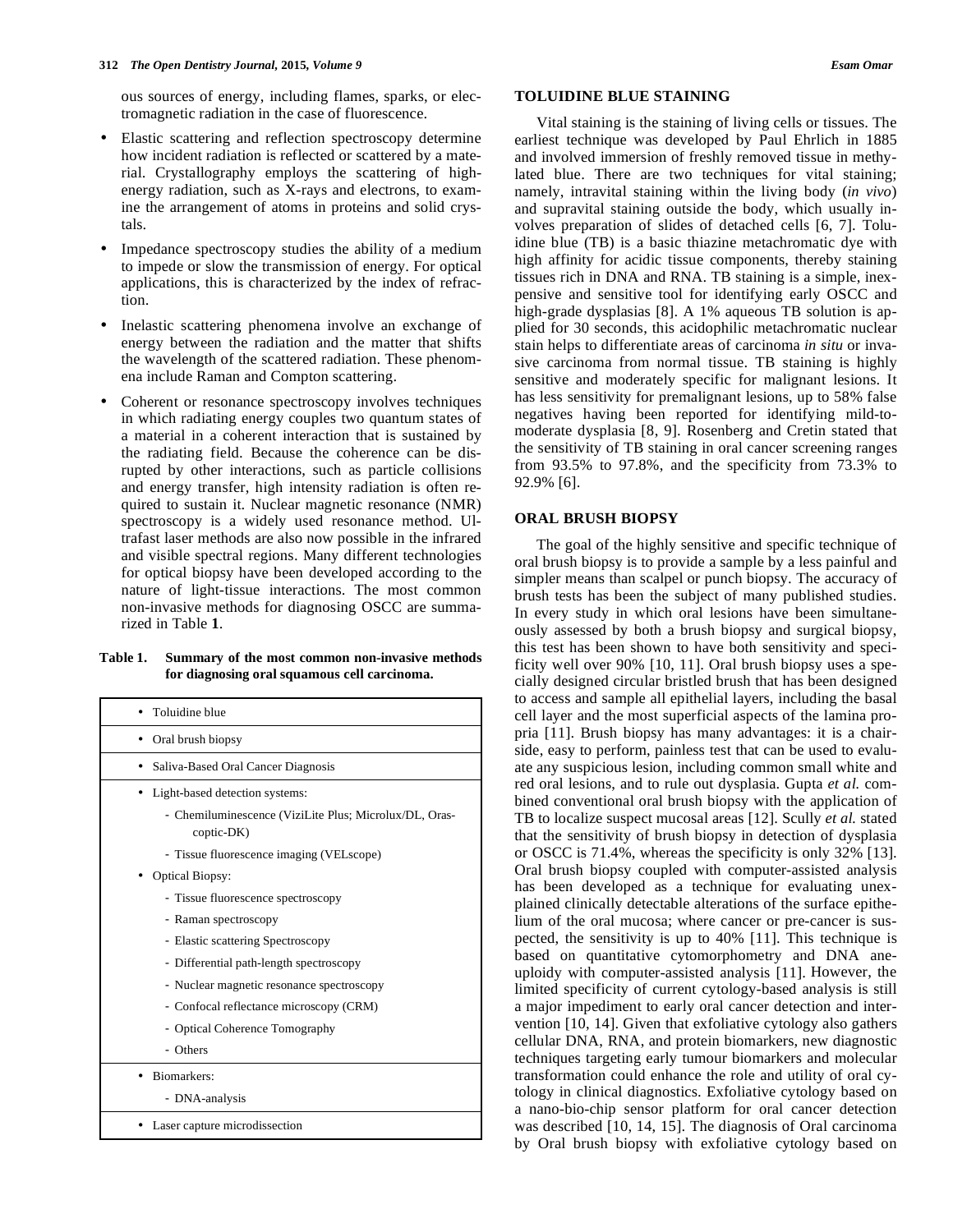nano-bio-chip sensor platform shows 97–100% sensitivity and 86% specificity [10, 14, 15].

# **SALIVA-BASED ORAL CANCER DIAGNOSIS**

Saliva is considered a mirror of bodily health. The multifarious components of saliva not only protect the integrity of oral tissues, but also provide clues to various local and systemic conditions and diseases. These salivary components are constantly being explored as markers of various diseases and for monitoring general health [16]. In the past few years, multiplex biomarker detection systems have emerged through remarkable progress in the development of lab-on-achip and point-of-care technologies [17]. The goal of these efforts is to use nano/micro-electrical–mechanical development to build automated, miniaturized, and multiplexed platforms for rapid assays and readouts. In general, the principles of conventional enzyme-linked immunosorbent assay and/or nucleic acid hybridization are applied, often with either electrochemical sensors [18] or a microbead reactor [19, 20]. The electrochemical approach uses gold electrode arrays (multiplex chips) in which one set of electrodes (working, counter and reference electrodes) is applied, with a cyclic square wave electrical field to facilitate chemical reaction, for one analyte measurement, followed by amperometric readout [18].

Tumour cells may inhabit or produce biochemical substances referred to as tumour markers. These can be normal endogenous products that are produced at a greater rate in cancer cells or the products of newly switched on genes that remain quiescent in normal cells [21]. Tumour markers may be present as intracellular substances in tissues or as released substances in circulating body fluids such as serum, urine, cerebrospinal fluid, and saliva. Until recently, analyses for tumour markers were carried out in fluids other than saliva such as cerebrospinal fluid, blood and urine. However, with recent diagnostic technological advances, the role of saliva as a tool for diagnosis has advanced exponentially. Salivabased oral cancer diagnosis is a non-invasive alternative to serum testing with an overall accuracy rate of about 85%. It is an effective modality for diagnosis, determining prognosis of oral cancer and monitoring post-therapy status [22-31].

# **Genomic Substances**

Markers in the form of changes in the host DNA of dysplastic or cancer cells include point mutation, deletion, translocation, amplification, methylation, cyclin D1, epidermal growth factor receptor, microsatellite instability, and presence of human papillomavirus. Loss of heterozygosity (LOH) in chromosomes 3p, 9q, 13q, and 17p is considered an early event in oral carcinogenesis. In their study, Rosin *et al.* [32] found that allelic loss at 3p and 9q increases the risk of malignant transformation by 3.8-fold and further increases the risk to 33-fold when LOH occurs in chromosomes 4q, 8p, 11q, 13q and 17p in addition to the former. Mitochondrial DNA mutations have also been useful for detecting exfoliated OSCC cells in saliva [33]. Mutations have been identified by direct sequencing in 67% of saliva samples from OSCC patients [34]. p53 gene, which is located on chromosome 17p13.1, exhibits mutation in 50–70% of epithelial tumours [35, 36] and LOH of p53 allele has been reported in 22% of pre-cancer and 20% of oral cancer. Other genes related to p53 and the cell cycle, such as p16, p27, p63, and p73 have been found to be altered to varying degrees in oral cancer. [35, 36] Cyclin-dependent kinase inhibitor 2A, which is, involved in the retinoblastoma pathway of the cell cycle appears to be methylated in 23–67% of primary OSCC's. CDH1 a gene is responsible for cell adhesion, promotes metastasis when mutated, and shows promoter methylation in up to 85% of tumours [37]. Rosas *et al.* [38] identified aberrant methylation of at least one of these genes (p16, O6-methylguanine-DNA methyltransferase, death-associated protein kinase) in OSSC and detected promoter hypermethylation in 65% of matched saliva samples in OSCC patients. Amplification and over-expression of c-MYCIN-MYC has been observed in 20–40% of oral cancers. Das *et al.* [39] have reported amplification of 11q13, which contains 1NT2, HST1, and cyclin D oncogenes, in 30–50% of patients with oral cancer. However, the specificity and positive predictive value were higher for saliva *than for* serum (88.0% *vs*. 59.8% and 54.2% *vs*. 28.8%, respectively) [40].

#### **Transcriptomic Substances**

It has been speculated that salivary mRNA is contained in apoptotic bodies [41, 42] or actively released in exosomes or microvesicles. [43-45] Researchers [46] have compared the clinical accuracy of saliva versus blood RNA biomarker for oral cancer detection and found four RNA biomarkers that have a sensitivity and specificity of 91% and 71%, respectively, and a collective receiver operator characteristic value of 0.95. A study by Speight and Morgan found seven mRNA molecules to be significantly higher in OSCC patients than in healthy controls [47]: these included the following: (1) IL-8, [30, 48]; (2) IL-1 $\beta$ , which takes part in signal transduction, proliferation, inflammation, and apoptosis [30, 48]; (3) dual specificity phosphatase 1, which has a role in protein modification, signal transduction, and oxidative stress [30]; (4) H3 histone, family 3A, which has DNA binding activity [30]; (5) ornithine decarboxylase antizyme 1, which plays a part in polyamine biosynthesis [30, 48]; (6) S100 calcium binding protein P, which has a role in protein binding and calcium ion binding [30]; and (7) spermidine/spermine N1-acetyltransferase, which takes part in enzyme and transferase activity [30, 48].

# **Proteomic Substances**

There is reportedly a substantial increase in salivary carbonyls (246%) in OSCC patients, indicating that their epithelial cells are being exposed to significant free radical attack [49]. The sensitivity and specificity for carbonyls are 90% and 80%, respectively. MMP-9 polymorphism has been shown to be strongly associated with increased risk of developing OSCC [50]. Shpitzer *et al.* [49-54] found a 39% increase in MMP-9 with a sensitivity of 100% and specificity of 79% in OSCC patients.

#### **LIGHT-BASED SYSTEMS**

Light-based systems depend on the assumption of absorption and reflection of light that differs between normal tissues and those with metabolic or structural changes. Vizil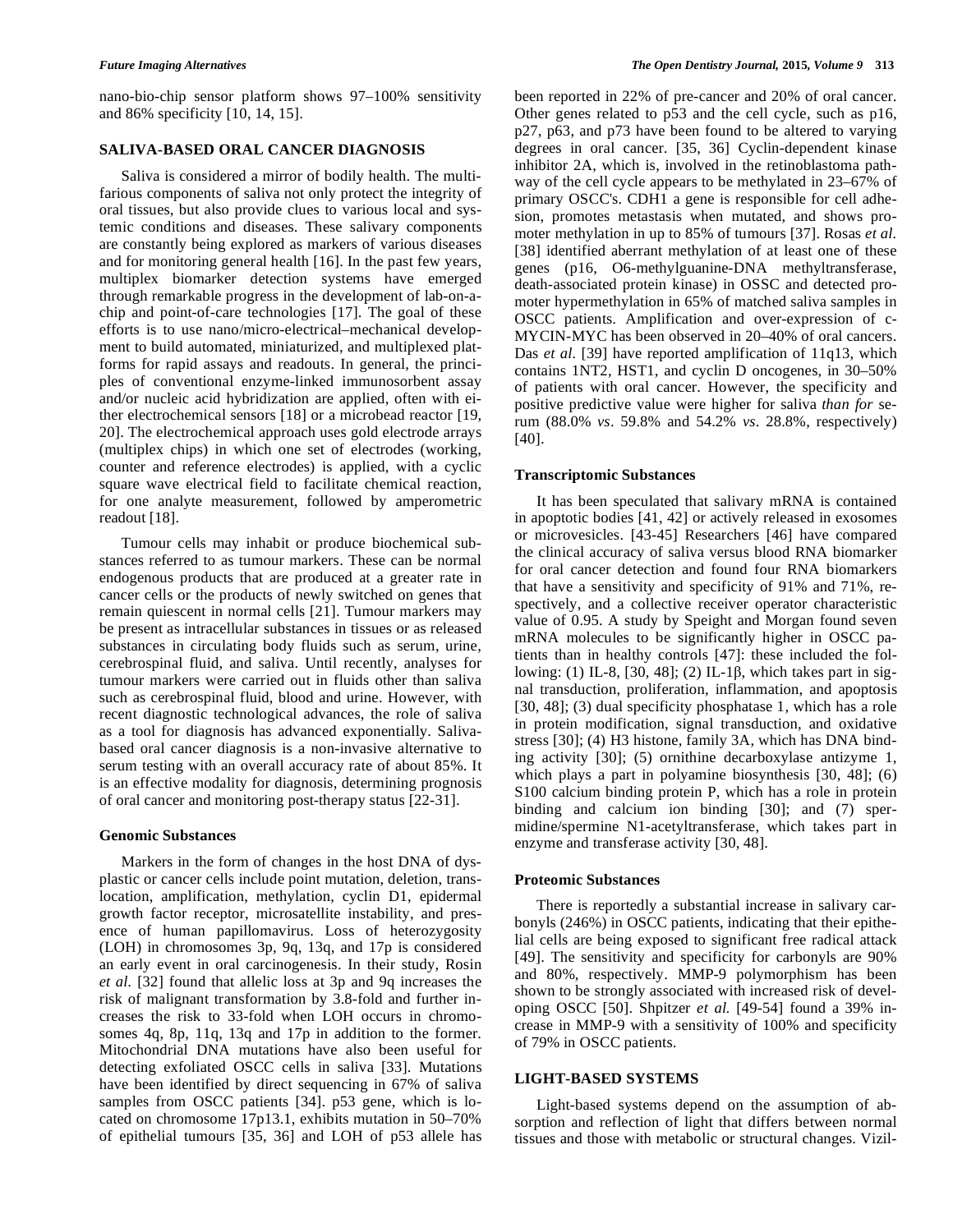ite Plus with TBlue system (Zila Pharmaceuticals, Phoenix, AR, USA), VELscope (LED Dental, White Rock, BC, Canada) Microlux/DL (AdDent, Danbury, CT, USA) and Orascoptic DK (Orascoptic, Middleton, WI, USA) are light-based oral cancer screening aids that have been developed with the aim of assisting identification of early stage precancerous and cancerous lesions. VELscope (LED Dental), a handheld device with an illuminated chemiluminescent stick, emits visible light in the 430 nm wavelength that causes fluorescent excitation of certain compounds in tissues. After the patients have rinsed their mouths with acetic acid, the oral cavity is examined. With Microlux (AdDent) and Vizilite (Zila Pharmaceuticals), the oral cavity is examined with a battery-powered fiberoptic visible light source rather than a chemiluminescent stick; again, prior rinsing with acetic acid is required. These devices are not sensitive or specific for diagnosing any type of oral lesion. Only examination of tissue can definitively determine the biologic behaviour of a lesion [55].

## **OPTICAL BIOPSY**

#### **Fluorescence Spectroscopy**

*Auto-fluorescence spectroscopy*: Several mathematical methods have been proposed for evaluating recorded spectral features of fluorochromes and correlating these with disease states as a form of diagnostic optical biopsy [56, 57]. Compared with normal tissues, there are changes in the physical and chemical characteristics of malignant tissues caused by sub-cellular architectural changes, such as nuclear grade and nuclear to cytoplasm ratio, mitochondrial size and density, amount of keratin, and elastin to collagen ratio. It is well known that all tissues fluoresce and that malignant tissues fluoresce less than normal tissues: thus, they have different spectral characteristics. Studies have shown that normal oral mucosa emits more green fluorescence than neoplastic lesions when an ultraviolet or near ultraviolet light source is used [56, 57]. Auto-fluorescence imaging has recently been shown to improve detection of premalignant and malignant oral lesions [56, 57]. This method is based on absorption of ultraviolet and visible spectrum light by tissue fluorophore molecules (*nicotinamide adenine dinucleotide [NAD]* and hydrogen *flavin adenine dinucleotide* [56, 57] [FADH] in the epithelial layer and collagen and elastin in the stroma), which leads to emission of lower energy photons that can be detected as fluorescence from the oral mucosa. Optical fibres may be introduced into tissues through a hollow needle and the tissue signals interpreted by spectrometers [56, 57]. The reported sensitivity of fluorescence spectroscopy technologies is up to 81% and the specificity 100% [58].

*Enhanced dye fluorescence*: Fluorescence can be slightly enhanced by exogenously applying fluorescent drugs such as 5-aminolevulinic acid, which induces protoporphyrin IX (protoporphyrin IX is an important precursor to biologically essential prosthetic groups such as heme, cytochrome c, and chlorophylls). Recent advances include the possibility of extracting true spectra of single fluorophores (chemical compounds that can re-emit light upon light excitation) by mathematically eliminating the undesired influences of scattering and absorption. In addition, it will soon be possible to precisely target tumour-specific enzymes with fluorescent markers ("smart probes"), which will improve both sensitivity and specificity [59-61]. Ebenezar *et al.* reported that a diagnostic algorithm based on discriminant function scores obtained by fluorescence excitation spectroscopy was able to distinguish well differentiated squamous cell carcinoma from normal lesions with a sensitivity of 100% and specificity of 100% [62].

*Ratio imaging*: This technique compares a photochemical or end metabolic product that is known to be increased in disease states with another product that is known to be depleted. For example, as described above, 5-aminolevulinic acid enhances protoporphyrin IX, which fluoresces red after excitation with blue light. The same excitation results in green fluorescence of molecules such as NAD and FADH, which are depleted in malignant tissues with a high metabolic rate [59-61]. Shin *et al. have reported that the sensitivity of the* fluorescence imaging techniques ranges from 60 to 97% and *specificity* from 75 to 99% [63].

#### **Raman Spectroscopy**

The Raman effect occurs when light impinges on a molecule and interacts with the electron cloud and bonds of that molecule. In the spontaneous Raman effect, which is a form of light scattering, a photon excites a molecule from the ground state to a virtual energy state. When the molecule relaxes, it emits a photon and goes into a different rotational or vibrational state. The difference in energy between the original state and this new state leads to a shift in the emitted photon's frequency away from the excitation wavelength [59-61, 64]. This laser-based spectroscopic technique is used to observe vibrational, rotational, and other low-frequency modes in a system, thus enabling chemical characterization and structure of molecules in a sample. Laser light interacts with molecular vibrations, phonons or other excitations in the system, resulting in the energy of the laser photons being shifted up or down. These shifts in energy give information about the vibrational modes in the system. This technique delivers a vibrational spectroscopic picture of tissue content, thus providing immediate real time histology ([59-61]. Raman is being investigated as a diagnostic tool for characterising cancer cells and early malignant changes and distinguishing these cells from normal cells. Raman spectroscopy has a distinct advantage over other optical techniques: it provides information on molecular composition and structure of living tissue [59-61, 64]. A significant problem associated with using Raman applications is that signals produced by the Raman effect are inherently weak. Raman bands generally overlap because of biological constituents, making it difficult to identify individual components correctly. The strong fluorescent background produced by biomedical samples may completely obscure the true Raman signals. The reported sensitivity of this technique is 80.5% and specificity 86.2% [64].

#### **Elastic Scattering Spectroscopy**

Elastic scattering spectroscopy (ESS) makes diagnoses by objective statistical and analytical methods, rather than by subjective interpretation of images. ESS provides optical geometrical information that is based on white light reflectance. In ESS, photons hit tissue and are backscattered with-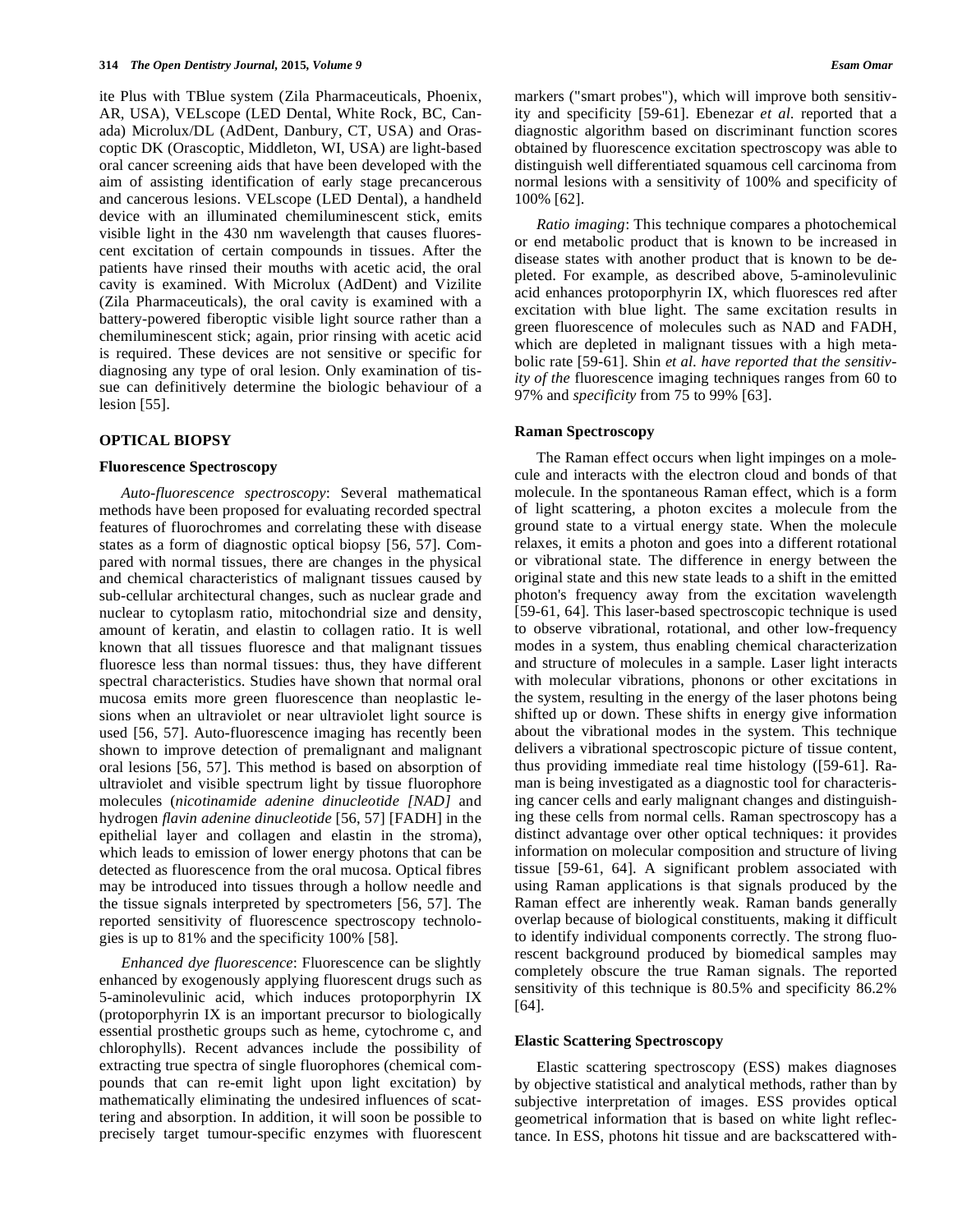out changes in wavelength. The relative intensity of this backscattering is influenced by the composition of the interrogated tissue, specifically the relative concentration of scatterers (*e.g.* nuclei, mitochondria, connective tissue) and absorbers (*e.g.* haemoglobin). A scattering event carries with it all the characteristics of the cellular components, which are called "scattering centres", pathological scattering centres may originate from disorganized epithelial orientation and architecture, changes in morphology of epithelial surface thickness and texture, cell crowding, increased distance from sub-epithelial collagen layer, enlargement and hyperchromicity of cell nucleus, increased concentration of metabolic organelles, and presence of abnormal protein packages or particles [65, 66]. The ESS method senses micromorphology changes at the level of sub-cellular architectural changes, such as nuclear grade, nuclear to cytoplasm ratio, mitochondrial size and density, without actually imaging the microscopic structure. Because ESS detects changes at a subcellular level, it conveys information that may not be provided by conventional histology. Thus, ESS provides an optical signature of the tumour that greatly depends on the tumour's morphology [67, 68]. The ESS system covers a range of 300–900 nm and uses a pulsed xenon arc lamp as the light source. The light emitted by cellular and sub-cellular organelles ranges from 330-850 nm. The system has two fibreoptic probes, one for transmitting light into the tissue and the other for collecting scattered light. The tip of the probe is placed in direct contact with the lesion, a background measurement is taken, and then the lamp is activated. This is followed immediately (within 100 ms) by taking an ESS measurement with the pulsed lamp. The background spectrum is then subtracted from the ESS spectrum. The entire measurement processing display takes less than 1 second [59-61]. In summary, ESS is a point measurement that uses appropriate optical geometry and is sensitive to the size and packing of dense subcellular components such as the nucleus, nucleolus, and mitochondria as well as absorption by haemoglobin [69-71]. Lovat *et al.* reported that the sensitivity for diagnosis of OSCC is 92% and specificity 60% and that ESS differentiates high risk sites from inflammation with a sensitivity and specificity of 79% [72]. Muller *et al.* compared histopathologic findings with data obtained by ESS for normal and abnormal tissue in the oral cavity; they reported the accuracy of ESS was 91.6% for normal and 97% for abnormal tissue [73].

#### **Differential Path-length Spectroscopy**

Differential path-length spectroscopy (DPS), a recently developed fibre-optic point measurement technique, measures scattered photons that have travelled in predetermined path lengths. DPS is considered to be a form of ESS that has fixed photon path length, fixed photon visitation depth, and absolute measurement of absorbers. This technology was developed at the Erasmus Medical Centre, Rotterdam, the Netherlands [74]. The system uses a fibre-based diffuse reflection spectrometer with a tungsten-halogen lamp as a white light source. The first spectrometer uses a bifurcated fibre for illumination and collection. A second fibre carries diffusely reflected light to a second spectrometer. Each spectrometer records a spectrum with a slightly different wavelength scale. Subtraction of the two measurements selects superficially scattered light [74]. The spectrum is analysed mathematically and translated into a set of parameters that are related to the microvasculature and intracellular morphology. The signals give information about cell biochemistry, intracellular morphology and microvascular properties such as oxygen saturation and average vessel diameter. The reported sensitivity is 69% and specificity 85% [75].

# **OPTICAL TOMOGRAPHY**

This technology uses light scattering either to construct an image, as in optical coherence tomography (OCT), or to measure the average size of different cell structures, thus providing objective information about degree of dysplasia, as in angle-resolved low coherence interferometry (a/LCI).

#### **Optical Coherence Tomography**

This is analogous to ultrasound imaging except that it uses light rather than sound. The high spatial resolution of OCT enables non-invasive in vivo "optical biopsy" and provides immediate and localized diagnostic information. The recent development of a Fourier domain mode lock swept source-based OCT system has helped to simultaneously achieve a high speed (>100 kHz A-scan rate) and good spatial resolution  $(\leq 4 \mu m)$ . In addition, the development of various miniature scanning probes that provide high-speed threedimensional OCT pictures has been reported [59-61].

# **Angle-resolved low Coherence Interferometry (A/LCI)**

A/LCI, an emerging biomedical imaging technology that uses the properties of scattered light to measure the average size of different cell structures, including cell nuclei, directly measures diagnostically relevant sub-cellular features of epithelial tissues up to 500 μm below the surface. Unlike OCT, which is a subjective method because it requires image interpretation, a/LCI performs an objective analysis of tissue and delivers direct confirmation of precancerous disease to the physician. The technology shows promise as a clinical tool for *in situ* detection of dysplastic or precancerous tissue. The reported sensitivity is up to 100% and specificity 85% [76].

# **NUCLEAR MAGNETIC RESONANCE SPECTROS-COPY**

Nuclear magnetic resonance spectroscopy (NMR) exploits the magnetic properties of certain atomic nuclei to determine the physical and chemical properties of atoms or the molecules in which they are contained. It relies on the phenomenon of nuclear magnetic resonance and can provide detailed information about the structure, dynamics, reaction state, and chemical environment of molecules. This technology allows three-dimensional study of atoms in molecules: the larger the magnet, the more sensitive the device. Using NMR, it is possible to view how protein links with DNA [59-61]. NMR has been used to identify metabolic signatures of oral squamous cell carcinoma compared with normal tissues [77-79]. Clinical studies have confirmed that the choline/creatine ratio is significantly higher in OSCC than in normal tissue [79, 80]. An NMR study of *ex vivo* tumour tissue has reported higher concentrations of taurine, choline,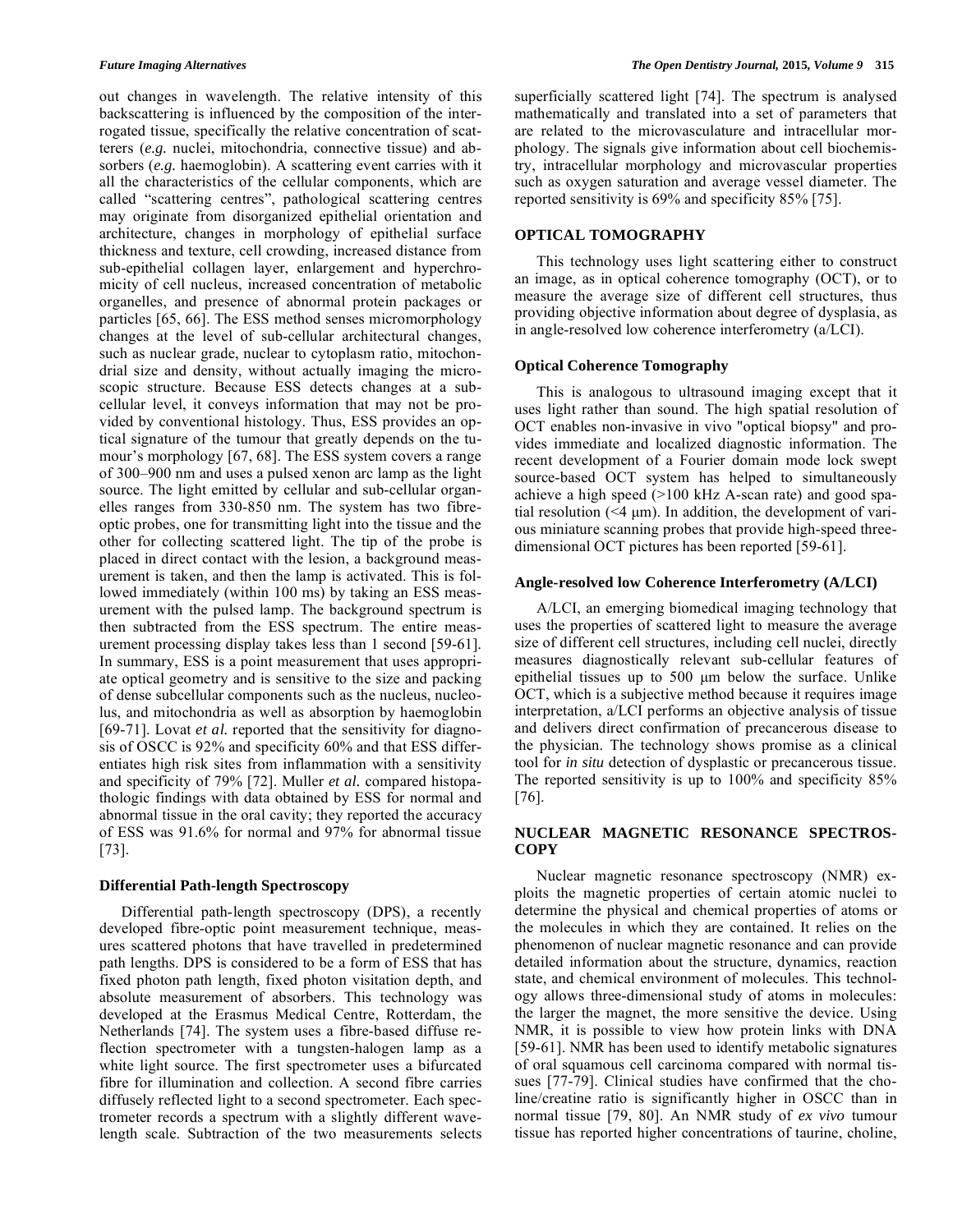glutamic acid, lactic acid, and lipids in squamous cell tissue than in normal tissue [81]. In addition, overexpression of glucose transporters, especially of glucose transporter 1, which is associated with increased glycolytic metabolism, has been reported in OSCC [82]. Other authors who have examined the role of advanced glycated end products and increased numbers of their receptors in patients with primary gingival carcinoma have shown that expression of these receptors is correlates closely with the invasiveness of OSCC [83, 84].

# **INFRARED SPECTROSCOPY**

This distinguishes different biomolecules by probing chemical bond vibrations and using these molecular and submolecular patterns to define and differentiate pathological from normal tissues [85, 86].

# **BIOMARKERS (DNA ANALYSIS)**

DNA ploidy analysis after staining with Feulgen dye can determine the malignant potential of cells by comparing the findings with those of a reference group of cells. Computerassisted analysis to identify deviations in cellular DNA content has recently been designed [87].

# **LASER CAPTURE MICRODISSECTION**

This allows precise study of cancer biology, thus helping to identify the molecular basis of malignancy [55]. This technology is based on extraction of cells from specimens in which the exact morphology of both the captured cells and the surrounding tissue are preserved. When rapid immunohistochemical staining techniques are combined with laser capture microdissection, more accurate microdissection of cellular subsets can be obtained [88]. It may also help to detect biomarkers and protein fingerprint models for early detection of OSCC.

# **LAB-ON-A-CHIP**

This term refers to the adaptation, miniaturization, integration, and automation of analytical laboratory procedures into a single device or electronic chip. Lab-on-a-chip utilizes membrane-associated cell proteins to detect dysplastic changes that are singularly expressed on the cell membranes of dysplastic and cancer cells, as well as their unique gene transcription profiles [89].

### **CONCLUSION**

The imaging technologies are subjective procedures since all of them require interpretation and significantly affected by the examiner experience. TB is one of the oldest noninvasive methods for diagnosing OSCC. Being highly sensitive and moderately specific for malignant lesions, it can be used for screening and ruling out of suspicious areas. However, it is an unreliable technique because it is highly subjective and depends on the experience of the investigator. Unlike sampling of uterine cervix cells, analysis of surface epithelial cells of the oral cavity and oropharynx by standard exfoliative cytology (brush biopsy) has proven to be unreliable, identifying as few as 31% of dysplastic tissues [12]. Computerized analysis of oral brush biopsy specimens within the context of premalignant lesions reportedly has a positive predictive value of 58.3% and, with the support of molecular markers including tenascin and cytokeratins, accurate diagnoses are achievable [11]. Saliva-based oral cancer diagnosis and optical biopsy are promising non-invasive methods for diagnosing OSCC with high sensitivity and reliable specificity that are easy for primary care practitioners to perform clinically. These technologies provide objective information and do not require special experience for interpretation of the information obtained. They could be widely used in the near future as reliable routine modalities for oral cancer diagnosis and evaluation of the degree of dysplasia of pre-cancerous lesions. It is clearly evident that screening and early detection of cancer and its precursors have the potential to reduce the morbidity and mortality of this disease. These technologies may change the consequences of this disease in the near future.

### **CONFLICT OF INTEREST**

The authors confirm that this article content has no conflict of interest.

# **ACKNOWLEDGEMENTS**

Declared none.

# **REFERENCES**

- [1] Epstein JB, Oakley C, Millner A, Emerton S, van der Meij E, Le N. The utility of toluidine blue application as a diagnostic aid in patients previously treated for upper oropharyngeal carcinoma. Oral Surg Oral Med Oral Pathol Oral Radiol Endod 1997; 83: 537-47.
- [2] Bouquot JE. Common oral lesions found during a mass screening examination. J Am Dent Assoc 1986; 112(1): 50-7.
- [3] Mandel ID. Salivary diagnosis: more than a lick and a promise. J Am Dent Assoc 1993; 124: 85-7.
- [4] Lee JM, Garon E, Wong DT. Salivary diagnostics. Orthod Cranio-206-11. doi: 10.1111/j.1601-6343.2009.01454.x. Review.
- [5] Crouch Stanley, Skoog Douglas A. Principles of instrumental analysis. Australia: Thomson Brooks/Cole. ISBN 2007; 0-495- 01201-7.
- [6] Culling CF, Allison TR. Cellular Pathology Technique. 4<sup>th</sup> ed. London: Butterworths 1985.
- [7] Rosenberg D, Cretin S. Use of meta-analysis to evaluate tolonium chloride in oral cancer screening. Oral Surg Oral Med Oral Pathol 1989; 67: 621-7.
- [8] Mashberg A. Toluidine blue. *J Can Dent Assoc* 1995; 61(11): 922- 44.
- [9] Martin IC, Kerawala CJ, Reed M. The application of toluidine blue as a diagnostic adjunct in the detection of epithelial dysplasia. Oral Surg Oral Med Oral Pathol Oral Radiol Endod 1998; 85(4): 444-6.
- [10] Scheifele C, Schmidt-Westhausen AM, Dietrich T, Reichart PA. The sensitivity and specificity of the OralCDx technique: evaluation of 103 cases. Oral Oncol 2004; 40(8): 824-8.
- [11] Sciubba JJ. Improving detection of precancerous and cancerous oral lesions. Computer-assisted analysis of the oral brush biopsy. J Am Dent Assoc 1999; 130: 1445-57.
- [12] Gupta A, Singh M, Ibrahim R, Mehrotra R. Utility of toluidine blue staining and brush biopsy in precancerous and cancerous oral lesions. Acta Cytol 2007; 51(5): 788-94.
- [13] Scully C, Bagan JV, Hopper C, Epstein JB. Oral cancer: current and future diagnostic techniques. Am J Dent 2008; 21(4): 199-209.
- [14] Poate TW, Buchanan JA, Hodgson TA, *et al.* An audit of the efficacy of the oral brush biopsy technique in a specialist Oral Medicine unit. Oral Oncol 2004; 40(8): 829-34.
- [15] Weigum SE, Floriano PN, Redding SW, *et al.* Nano-bio-chip sensor platform for examination of oral exfoliative cytology.Cancer Detect Prevent 2010; 3(4): 518-28.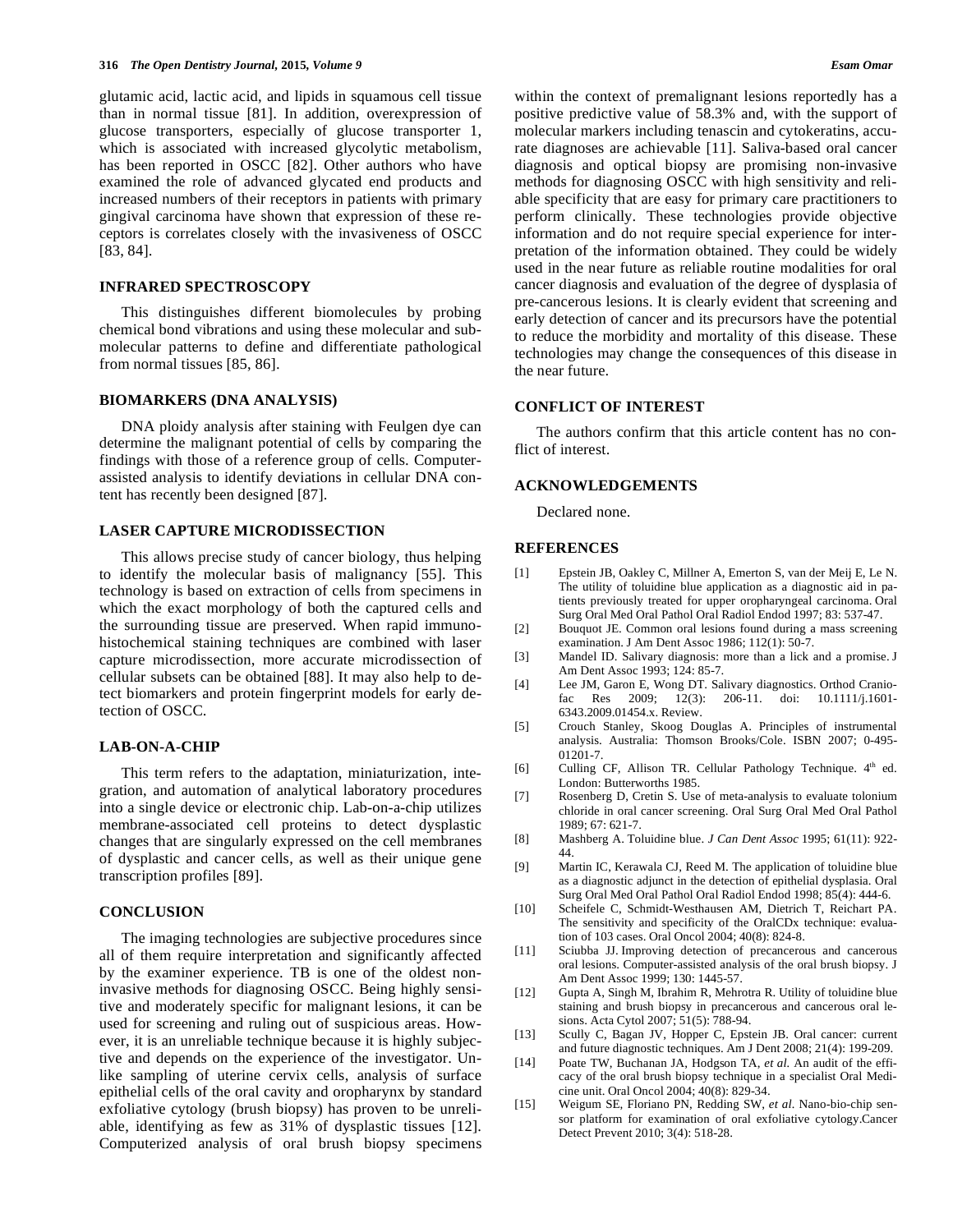- [16] Mandel ID. The diagnostic uses of saliva. J Oral Pathol Med 1990; 19(3): 119-25.
- [17] Jokerst JV, McDevitt JT. Programmable nano-bio-chips: multifunctional clinical tools for use at the point-of-care. Nanomed 2010; 5(1): 143-55.
- [18] Wei F, Patel P, Liao W, *et al.* Electrochemical sensor for multiplex biomarkers detection. Clin Cancer Res 2009; 15(13): 4446-52.
- [19] Floriano PN, Christodoulides N, Miller CS, et al. Use of salivabased nano-biochip tests for acute myocardial infarction at the point of care: a feasibility study. Clin Chem 2009; 55(8): 1530-8.
- [20] Liu C, Qiu X, Ongagna S, *et al.* A timer-actuated immunoassay cassette for detecting molecular markers in oral fluids. Lab Chip 2009; 9(6): 768-76.
- [21] Malati T. Tumour markers: an overview. Indian J Clin Biochem 2007; 22(2): 17-31.
- [22] Zimmermann BG, Park NJ, Wong DT. Genomic targets in saliva. Ann N Y Acad Sci 2007; 1098: 184-91.
- [23] Xie H, Onsongo G, Popko J, *et al.* Proteomics analysis of cells in whole saliva from oral cancer patients *via* value-added threedimensional peptide fractionation and tandem mass spectrometry. Mol Cell Proteomics 2008; 7(3): 486-98.
- [24] Williams MD. Integration of biomarkers including molecular targeted therapies in head and neck cancer. Head Neck Pathol 2010; 4(1): 62-9.
- [25] Sugimoto M, Wong DT, Hirayama A, *et al.* Capillary electrophoresis mass spectrometry-based saliva metabolomics identified oral, breast and pancreatic cancer-specific profiles. Metabolomics 2010; 6(1): 78-95.
- [26] Lee JM, Garon E, Wong DT. Salivary diagnostics. Orthod Craniofac Res 2009; 12(3): 206-11.
- [27] Hu S, Arellano M, Boontheung P, *et al.* Salivary proteomics for oral cancer biomarker discovery. Clin Cancer Res 2008; 14(19): 6246-52.
- [28] Bigler LR, Streckfus CF, Dubinsky WP. Salivary biomarkers for the detection of malignant tumors that are remote from the oral cavity. Clin Lab Med 2009; 29(1): 71-85.
- [29] Bilodeau E, Alawi F, Costello BJ, *et al.* Molecular diagnostics for head and neck pathology. Oral Maxillofac Surg Clin North Am 2010; 22(1): 183-94.
- [30] Zimmermann BG, Wong DT. Salivary mRNA targets for cancer diagnostics. Oral Oncol 2008; 44: 425-9.
- [31] Handschel J, Oz D, Pomjanski N, Depprich R, *et al.* Additional use of DNA-image cytometry improves the assessment of resection margins. J Oral Pathol Med 2007; 36(8): 472-5.
- [32] Rosin MP, Cheng X, Poh C, *et al.* Use of allelic loss to predict malignant risk for low-grade oral epithelial dysplasia. Clin Cancer Res 2000; 6: 357-62.
- [33] Markopoulos AK, Michailidou EZ, Tzimagiorgis G. Salivary markers for oral cancer detection. Open Dent J 2010; 4: 171-8.
- [34] Fliss MS, Usadel H, Caballero OL, et al. Facile detection of mitochondrial DNA mutations in tumors and bodily fluids. Science 2000; 287: 2017-9.
- [35] Wanninayake M Tilakaratne. The cancer handbook. Oral cavity and major and minor salivary glands; 2<sup>nd</sup> ed. United States: John Wiley and Sons Ltd 2007; pp. 1-15.
- [36] Boyle JO, Hakim J, Koch W, *et al.* The incidence of p53 mutations increases with progression of head and neck cancer. Cancer Res 1993; 53: 4477-80.
- [37] Ha PK, Califano JA. Promoter methylation and inactivation of tumour-suppressor genes in oral squamous-cell carcinoma. Lancet Oncol 2006; 7: 77-82.
- [38] Rosas SL, Koch W, Da Costa Carvalho MG, *et al.* Promoter hypermethylation patterns of p16, O6-methylguanine-DNAmethyltransferase, and death-associated protein kinase in tumors and saliva of head and neck cancer patients. Cancer Res 2001; 61: 939-42.
- [39] Das BR, Nagpal JK. Understanding the biology of oral cancer. Med Sci Monit 2002; 8: RA 258-67.
- [40] Chien DX, Schwartz PE. Saliva and serum CA 125 assays for detecting malignant ovarian tumors. Obstet Gynecol 1990; 75: 701- 4.
- [41] Hasselmann D, Rappl G, Tilgen W, Reinhold U. Extracellular tyrosinase mRNA within apoptotic bodies is protected from degradation in human serum. Clin Chem 2001; 47: 1488-9.
- [42] Ratajczak J, Wysoczynski M, Hayek F, Janowska-Wieczorek A, Ratajczak MZ. Membrane-derived microvesicles: Important and

underappreciated mediators of cell-to-cell communication. Leukemia 2006; 20: 1487-95.

- [43] García JM, García V, Peña C, *et al.* Extracellular plasma RNA from colon cancer patients is confined in a vesicle-like structure and is mRNA-enriched. RNA 2008; 14: 1424-32.
- [44] Simpson RJ, Jensen SS, Lim JW. Proteomic profiling of exosomes: Current perspectives. Proteomics 2008; 8: 4083-99.
- [45] Skog J, Würdinger T, van Rijn S, *et al.* Glioblastoma microvesicles transport RNA and proteins that promote tumour growth and provide diagnostic biomarkers. Nat Cell Biol 2008; 10:1470-6.
- [46] Wong DT. Salivary diagnostics powered by nanotechnologies, proteomics and Genomics. JADA 2006; 137: 313-21.
- [47] Speight PM, Morgan PR. The natural history and pathology of oral cancer and precancer. Comm Dent Health 1993; 10(Suppl 1): 31- 41.
- [48] Wong DT. Salivary diagnostics powered by nanotechnologies, proteomics and Genomics. JADA 2006; 137: 313-21.
- [49] Shpitzer T, Hamzany Y, Bahar G, *et al.* Salivary analysis of oral cancer biomarkers. Br J Cancer 2009; 101: 1194-8.
- [50] Vairaktaris E, Vassiliou S, Nkenke E, *et al.* A metalloproteinase-9 polymorphism which affects its expression is associated with increased risk for oral squamous cell carcinoma. Eur J Surg Oncol 2008; 34: 450-5.
- [51] St John MA, Li Y, Zhou X, Denny P, Ho CM, Montemagno C. Interleukin 6 and interleukin 8 as potential biomarkers for oral cavity and oropharyngeal squamous cell carcinoma. Arch Otolaryngol Head Neck Surg 2004; 130: 929-35.
- [52] Rajkumar K, Kumar AR, Ramyamalini V, *et al.* Estimation of serological and salivary biomarkers in patients with Oral Squamous cell carcinoma, premalignant lesions and conditions. SRM Univ J Dent Sci 2010; 1: 14-9.
- [53] Rhodus NL, Ho V, Miller CS, Myers S, Ondrey F. NF-kappa B dependent cytokine levels in saliva of patients with oral preneoplastic lesions and oral squamous cell carcinoma. Cancer Detect Prev 2005; 29: 42-5.
- [54] Arellano-Garcia ME, Hu S, Wang J, *et al.* Multiplexed immunobead-based assay for detection of oral cancer protein biomarkers in saliva. Oral Dis 2008; 14: 705-12.
- [55] Mehrotra R, Hullmann M, Smeets R, Reichert TE, Driemel O. Oral cytology revisited. J Oral Pathol Med 2009; 38: 161-6.
- [56] Betz CS, Makriniotis T, Stepp H, Jerjes W, Upile T, Hopper C, Leunig A. Diagnosis of head & neck malignancy using fluorescence spectroscopy and imaging. Head Neck Oncol 2009; 1(Suppl 1): O4.
- [57] Stepp H, Johansson A, Betz CS, Leunig A. Fluorescence spectroscopy and fluorescence imaging for tissue diagnostics: principles and methods. Head & Neck Oncology 2009; 1(Suppl 1): O3.
- [58] Kulbersh BD, Duncan RD, Magnuson JS, Skipper JB, Zinn K, Rosenthal EL. Sensitivity and specificity of fluorescent immunoguided neoplasm detection in head and neck cancer xenografts. Arch Otolaryngol Head Neck Surg 2007; 133(5): 511-5.
- [59] Suhr MA, Hopper C, Jones L, George JG, Bown SG, MacRobert AJ. Optical biopsy systems for the diagnosis and monitoring of superficial cancer and precancer. Int J Oral Maxillofac Surg 2000; 29(6): 453-7.
- [60] Upile T, Jerjes W, Sterenborg HJ, et al. Head & neck optical diagnostics: vision of the future of surgery. Head Neck Oncol 2009; 1: 25. doi: 10.1186/1758-3284-1-25.
- [61] Jerjes W, Upile T, Petrie A, *et al.* Clinicopathological parameters, recurrence, locoregional and distant metastasis in 115 T1-T2 oral squamous cell carcinoma patients. Head Neck Oncol 2010; 2: p.9.
- [62] Ebenezar J, Ganesan S, Aruna P, Muralinaidu R, Renganathan K, Saraswathy TR. Noninvasive fluorescence excitation spectroscopy for the diagnosis of oral neoplasia *in vivo*. J Biomed Opt 2012; 17(9).
- [63] Dongsuk Shin, Nadarajah Vigneswaran, Ann Gillenwater, Rebecca Richards, Kortum A. Advances in fluorescence imaging techniques to detect oral cancer and its precursors. Future Oncol 2010; 6(7): 1143-54.
- [64] Duraipandian S, Sylvest Bergholt M, Zheng W, *et al.* Real-time Raman spectroscopy for *in vivo*, online gastric cancer diagnosis during clinical endoscopic examination. J Biomed Opt 2012; 17(8): 081418.
- [65] Jerjes W, Swinson B, Pickard D, Thomas GJ, Hopper C. Detection of cervical intranodal metastasis in oral cancer using elastic scattering spectroscopy. Oral Oncol 2004; 40(7): 673-8.